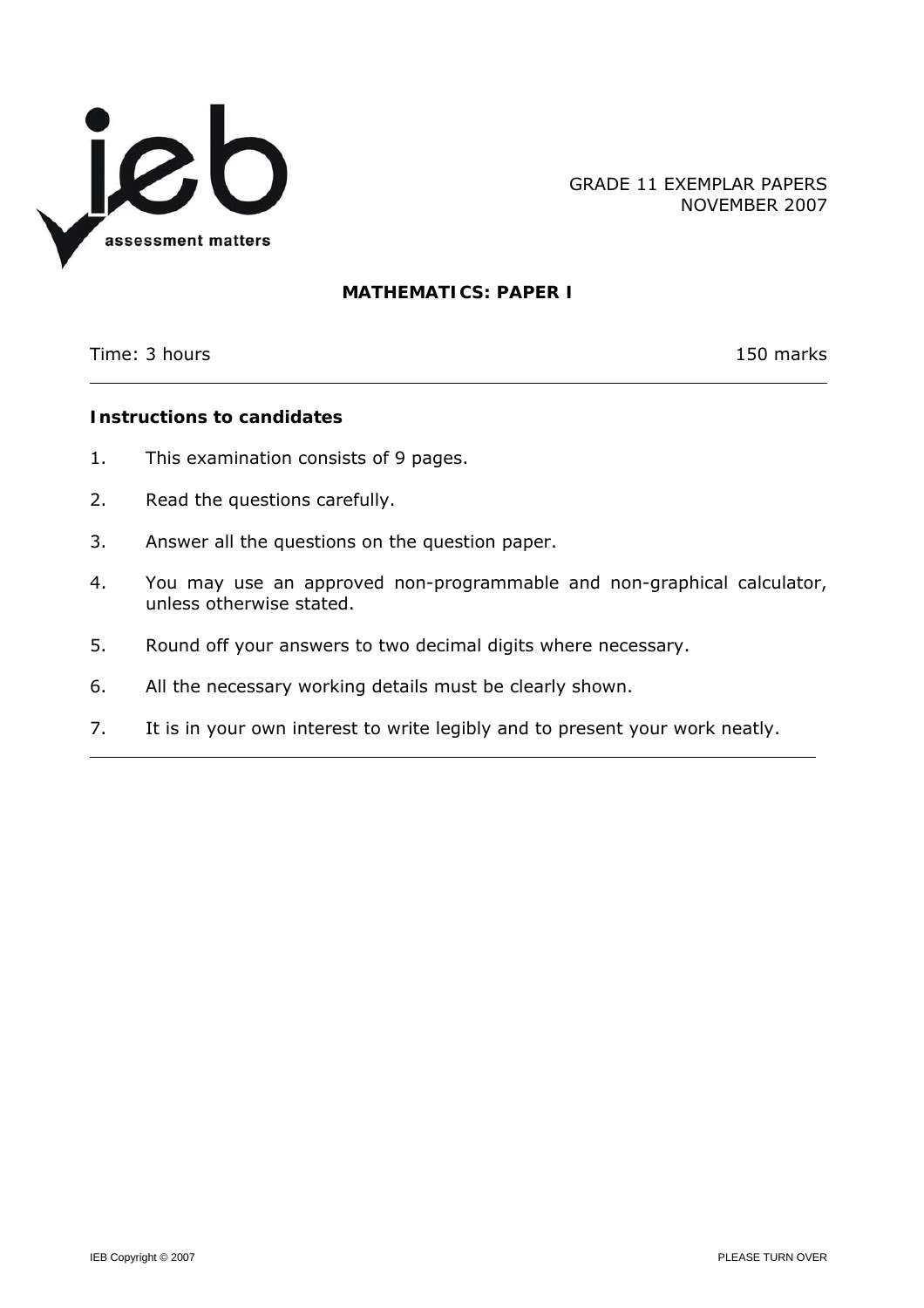Simplify:

(a) 
$$
\frac{4x^2 + 2}{2}
$$
 (1) K

(b) 
$$
\frac{x^2 + 5x + 6}{3x + 6}
$$
 (3) R

**4 marks** 

# **QUESTION 2**

Solve for x:

(a) 
$$
x^2 - 5x = 6
$$
 (2) K

| (b) $x + 2 = \frac{6}{x}$ | (correct to 2 decimal places) | $(5)$ R |
|---------------------------|-------------------------------|---------|
|                           |                               |         |

- (c)  $\frac{2\pi}{\pi} \leq 0$  $x + 5$  $\frac{2-x}{2} \le$ + and represent your solution graphically. (5) R
- (d)  $x^2 < 4x$  (3) R
- (e)  $x^2 px 4 = 0$  (by completing the square). (5) C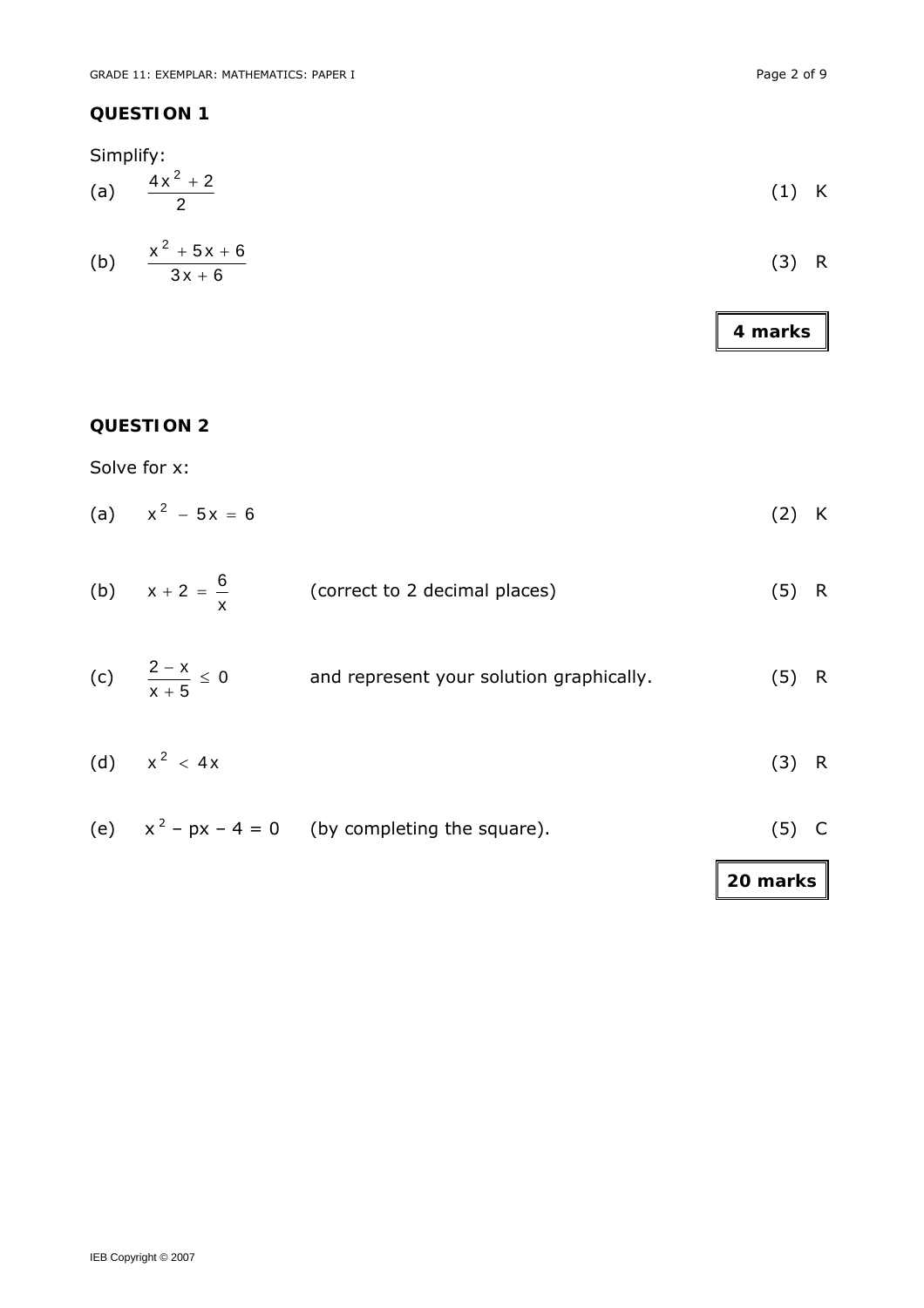Wooden ice-cream sticks are joined using split-pins to create the following pattern :



Complete the table by filling in the missing values.

| <b>Number of</b><br>diamond<br>shapes formed | $\mathcal P$ | 3 |  | 20 | $\mathbf n$ |
|----------------------------------------------|--------------|---|--|----|-------------|
| Number of split<br>pins                      |              |   |  |    |             |
| Number of ice-<br>cream sticks               |              |   |  |    |             |

(4) K (2) R

2,3 m

**6 marks** 

#### **QUESTION 4**

An advertisement advertises a mirror of dimensions 2,3 m by 1,5 m.

This means that the actual length of the mirror could be 2,25 m  $\leq$  length  $<$  2,35 m.

- (a) Write down the possible measurements of the width of the mirror. (2)
- (b) Hence calculate the minimum possible area of the mirror. (correct to **2 decimal places**.) (3)



 $1,5 \text{ m}$ 

| 5 marks |
|---------|
|         |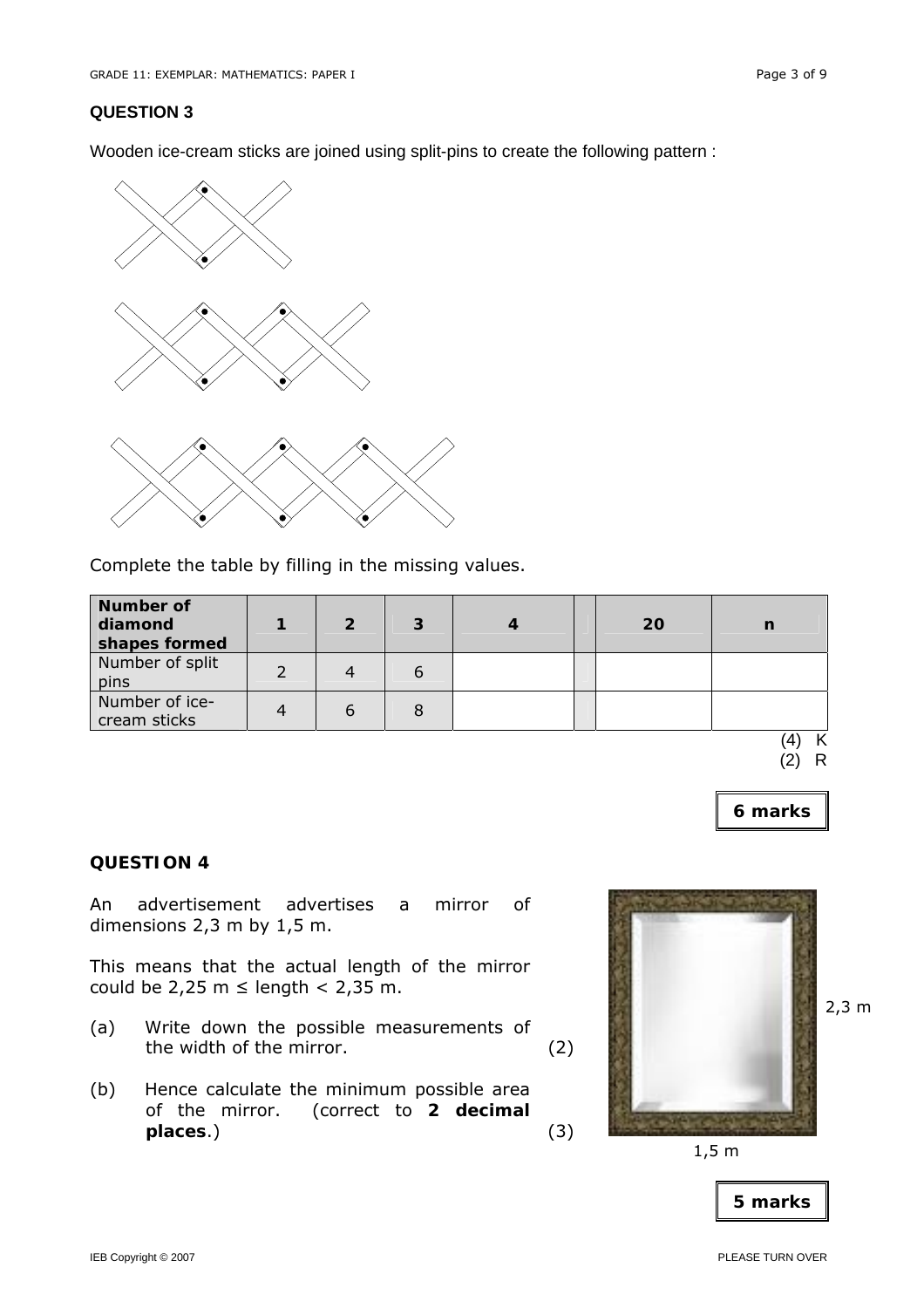A gift shop sells x boxes of chocolates and y bunches of flowers per day subject to the following constraints.

| $y \leq 40 - x$<br>$3y + x \le 78$ |  |
|------------------------------------|--|
| $y \geq 5$                         |  |
| $x \geq 15$                        |  |

In the diagram a graphical representation with the feasible region shaded, is given.



- (a) Determine the coordinates of vertices A, B, C and D. (8) R
- (b) The shopkeeper makes a profit of R10 on a box of chocolates and R20 on a bunch of flowers.

Write down an equation that will represent the profit for the day. (2) R

- (c) How many boxes of chocolates and bunches of flowers should be sold every day to make a maximum profit? What is this maximum profit? (3) R
- (d) Near Valentine's day flowers become very expensive and the shopkeeper finds that whilst he still makes R10 profit on a box of chocolates, he now makes no profit on a bunch of flowers. Subject to the above constraints, how many boxes of chocolates and bunches of flowers should he now sell to make a maximum profit? (2) C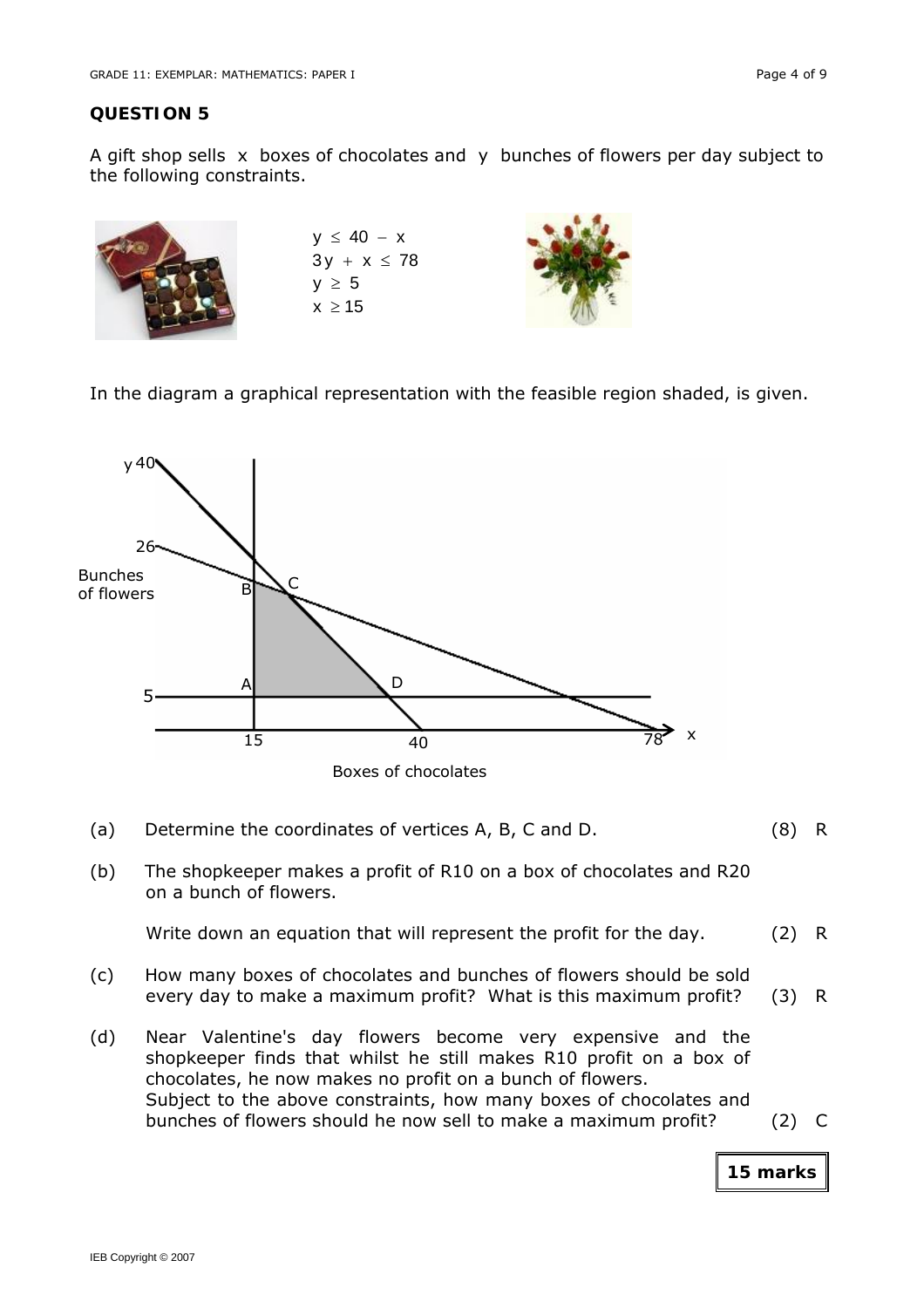Refer to the figure.

The graphs of  $f(x) = -2x^2 - 4x + 30$  and  $g(x) = 2x + 10$  are drawn (not to scale).

A and B are the x-intercepts and C is the y-intercept of  $f(x)$ . G is the turning point of f (x).

A is the x-intercept and D is the y-intercept of  $g(x)$ .

Use the sketch to answer the following questions:



|     |                                                                                            | 23 marks |     |
|-----|--------------------------------------------------------------------------------------------|----------|-----|
| (f) | If $JL = 60$ units, determine the length of OK.                                            | (5)      |     |
| (e) | Determine the length of GH if GH is parallel to the y-axis.                                | (5)      | R.  |
| (d) | Determine the equation of the axis of symmetry of $f(x)$ .                                 | (2)      | - R |
| (c) | Determine the coordinates of E one of the points of intersection<br>of $f(x)$ and $g(x)$ . | (4)      | R.  |
| (b) | Hence write down for which values of x, $f(x) > 0$ .                                       | (2)      | R.  |
| (a) | Determine the coordinates of A, B, C and D.                                                | (5)      | K   |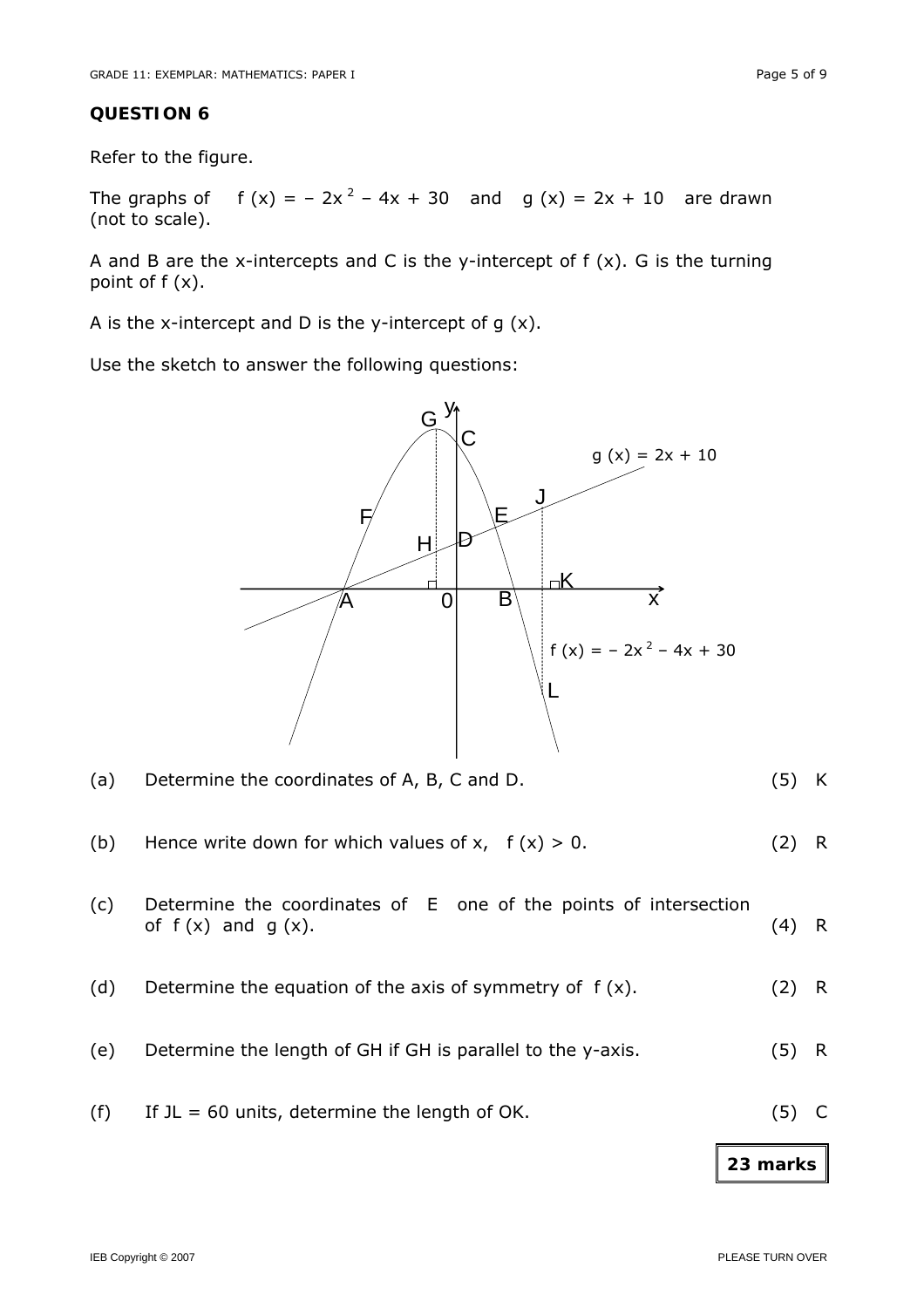Circle the number of the equation which best describes the sketch graph alongside:











(2) R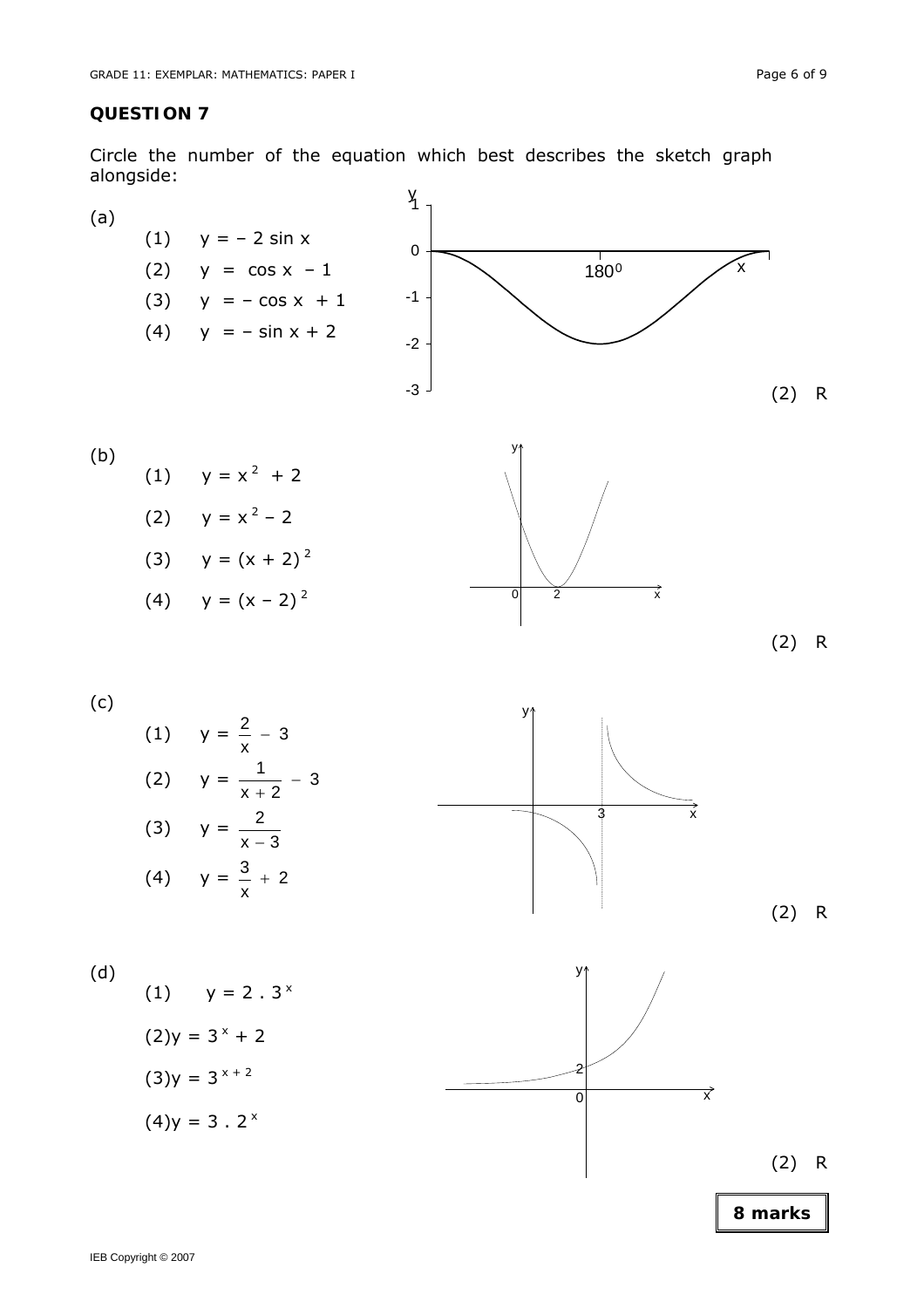Refer to the diagram

A hunter is standing on a 6 m high cliff. He shoots an arrow at a bird flying 15 m above the ground.

The height of the arrow **above the ground** (in m) for the time that the arrow is in the air (in s) is given by the equation  $h = -5t^2 + 13t + 6$ .

Is it possible for the hunter to hit the bird? Show all working.





#### **QUESTION 9**

Given 
$$
A(x) = \frac{\sqrt{3-x}}{x^2-4}
$$

Determine the value(s) of  $x$  for which:

| $(1)$ K |
|---------|
|         |

- (b) A (x) undefined (2) K
- (c)  $A(x) \ge 0$  **and** Real (2) R (4) P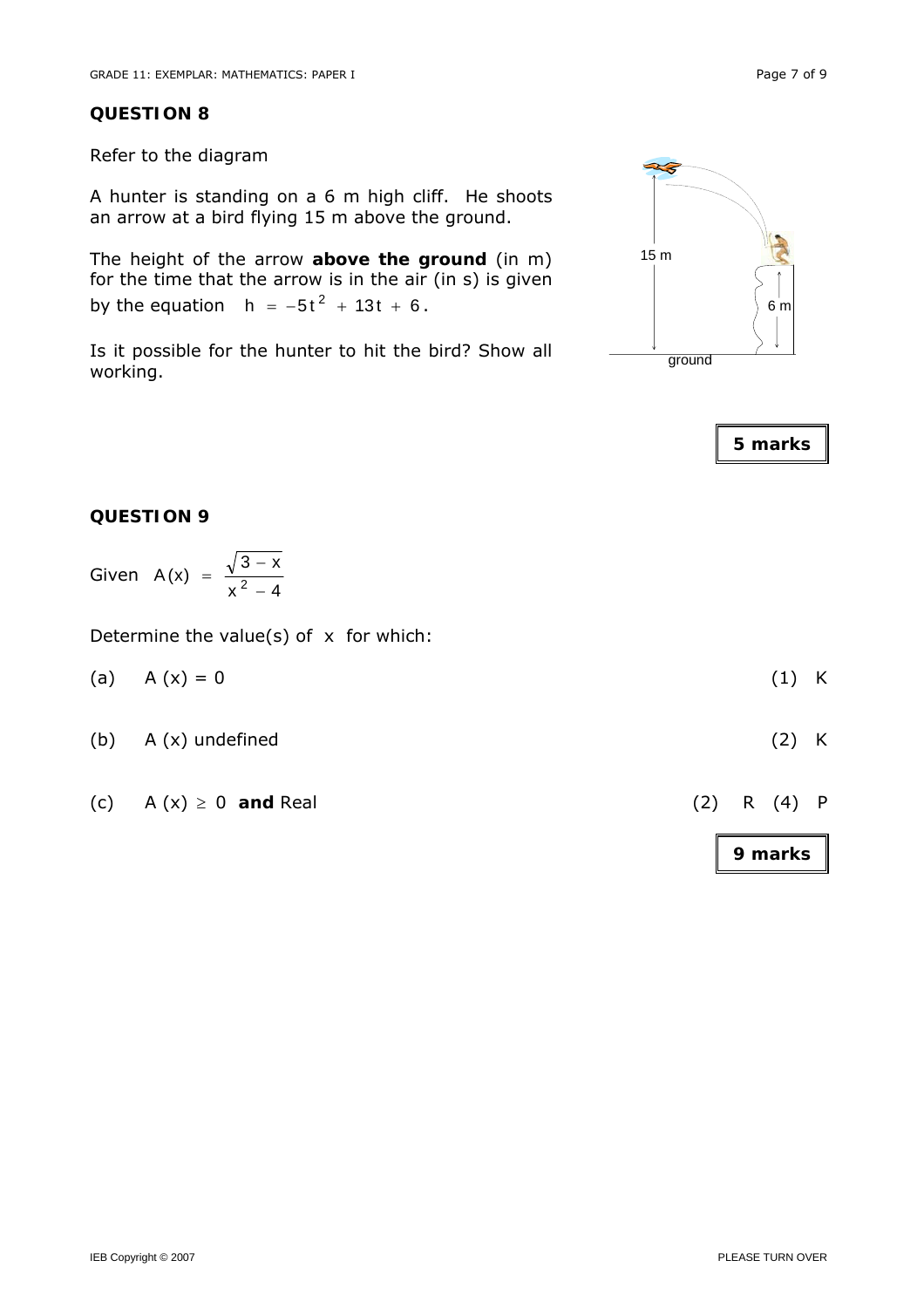- (a) Michael invests R 3 500 in a savings account. The interest rate for the first 4 years is 8% p.a. compounded monthly, thereafter the interest rate is changed to 9% p.a. compounded semi-annually for the next 5 years. Determine the amount of money that Michael had in his savings account at the end of this period. (6) C
- (b) Leigh-Anne is saving for university and decides to put her money into a fixed deposit paying 10% per annum compounded annually. She starts her savings with R 1 000. After 3 years she deposits another R4 000. A final deposit of R 8 000 is made 8 years after the initial deposit. How much money is accumulated in the fixed deposit at the end of 10 years?

(6) C

(c) Our atmosphere contains ozone which protects the earth from the harmful effects of the sun's radiation. When chloroflurocarbons are released into the atmosphere they destroy the ozone in the atmosphere. It is estimated that 0,2% of the ozone layer is being lost **each year.** 

If we continue at this rate, it is predicted that in 300 – 400 years we will have destroyed half of the ozone layer.

Determine, to the **nearest decade**, how long it will take to have destroyed half of the ozone layer. (4) P

**16 marks**

# **QUESTION 11**

Refer to the figure.

The graph of  $y = f(x)$  with minimum turning point A (2; -9) is drawn (not to scale).

Write down the co-ordinates of A if  $y = f(x)$  becomes:

- (a)  $y = -f(x)$  (2) C
- (b)  $y = f(x) + 3$  (2) C
- (c)  $y = f(x + 3)$  (2) C
- (d)  $y = f(x + 3) + 3$  (2) C